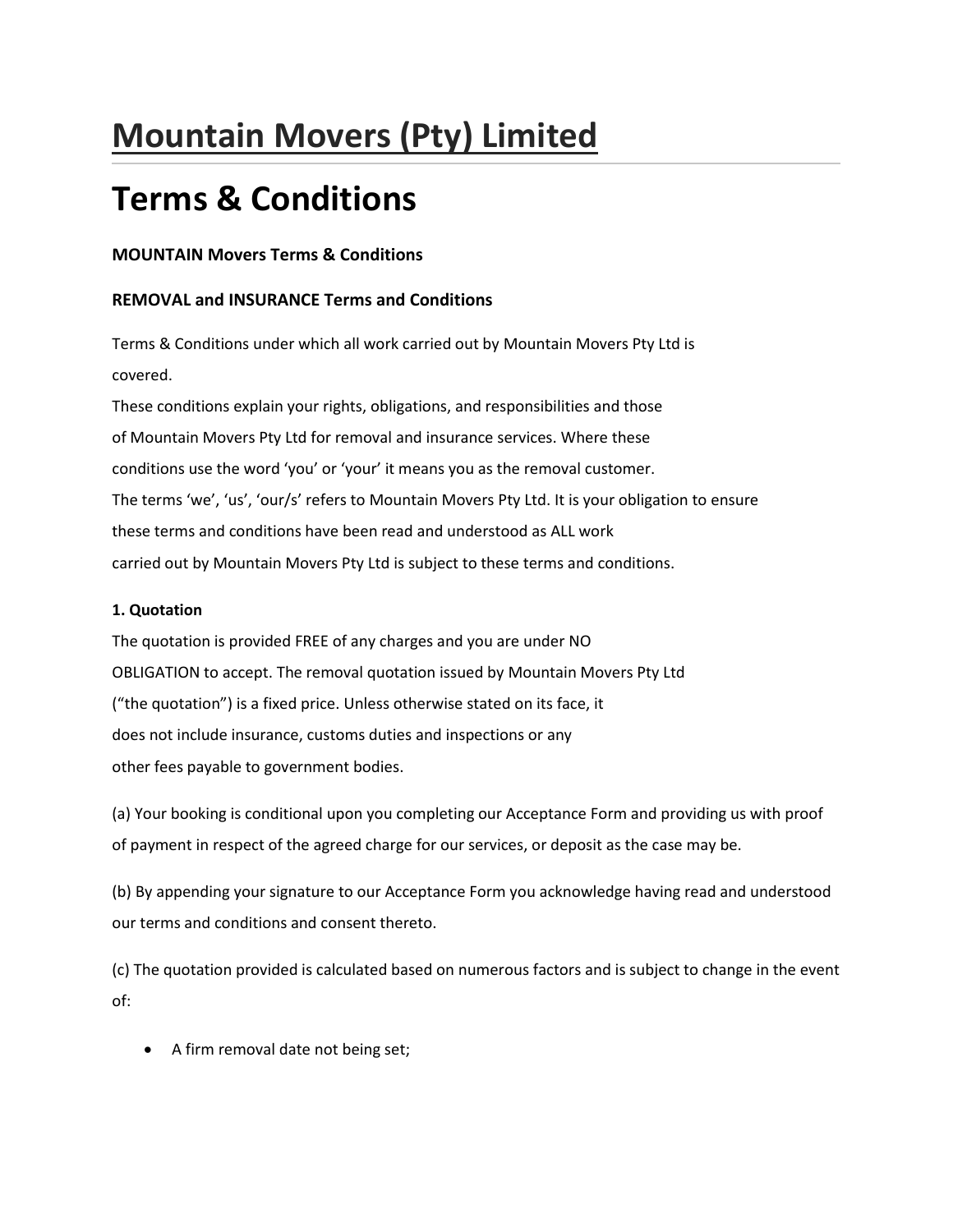- By reason of your delay, the removal is not carried out or completed on the date agreed;
- Mountain Movers Pty Ltd costs increase because of currency fluctuations, changes in taxation, freight charges and diesel/fuel prices for reasons beyond our control.
- The work is carried out on a Saturday, Sunday or Public Holiday at your request.
- Mountain Movers Pty Ltd has to collect or deliver goods from/to above the ground and first floor of a property.
- Mountain Movers Pty Ltd supply any additional services not included or requested to be included in the quotation, including moving or storing extra goods (these conditions will apply to such work in any event).
- The stairs, lifts or doorways at the property are inadequate for free movement of the goods without the need for mechanical equipment or structural alteration, or the approach, road or drive to the property is unsuitable for Mountain Movers Pty Ltd' vehicles and/or containers to get to and load and/or unload within 30 metres of the doorway, and as a result Mountain Movers Pty Ltd have to carry out extra work not included within the quotation.
- Any parking or other fees or charges that have to be paid by Mountain Movers Pty Ltd in order to carry out the removal services on your behalf.
- There are delays or events outside Mountain Movers Pty Ltd' reasonable control.
- Items to be lifted/carried/loaded/moved require more than 4 men to be lifted/carried/loaded/moved.
- $\bullet$

## **2. Work Not Included in the Quotation**

Unless agreed by Mountain Movers Pty Ltd, in writing, they will not, as part of the quoted removal services:

- (a) Dismantle or assemble unit or system furniture, fitments or fittings.
- (b) Disconnect or reconnect appliances, fixtures, fittings or equipment.
- (c) Take up or lay fitted floor coverings.
- (d) Move storage heaters, unless they are dismantled.
- (e) Move items from a loft or cellar, unless properly lit, and floored and safe access is provided.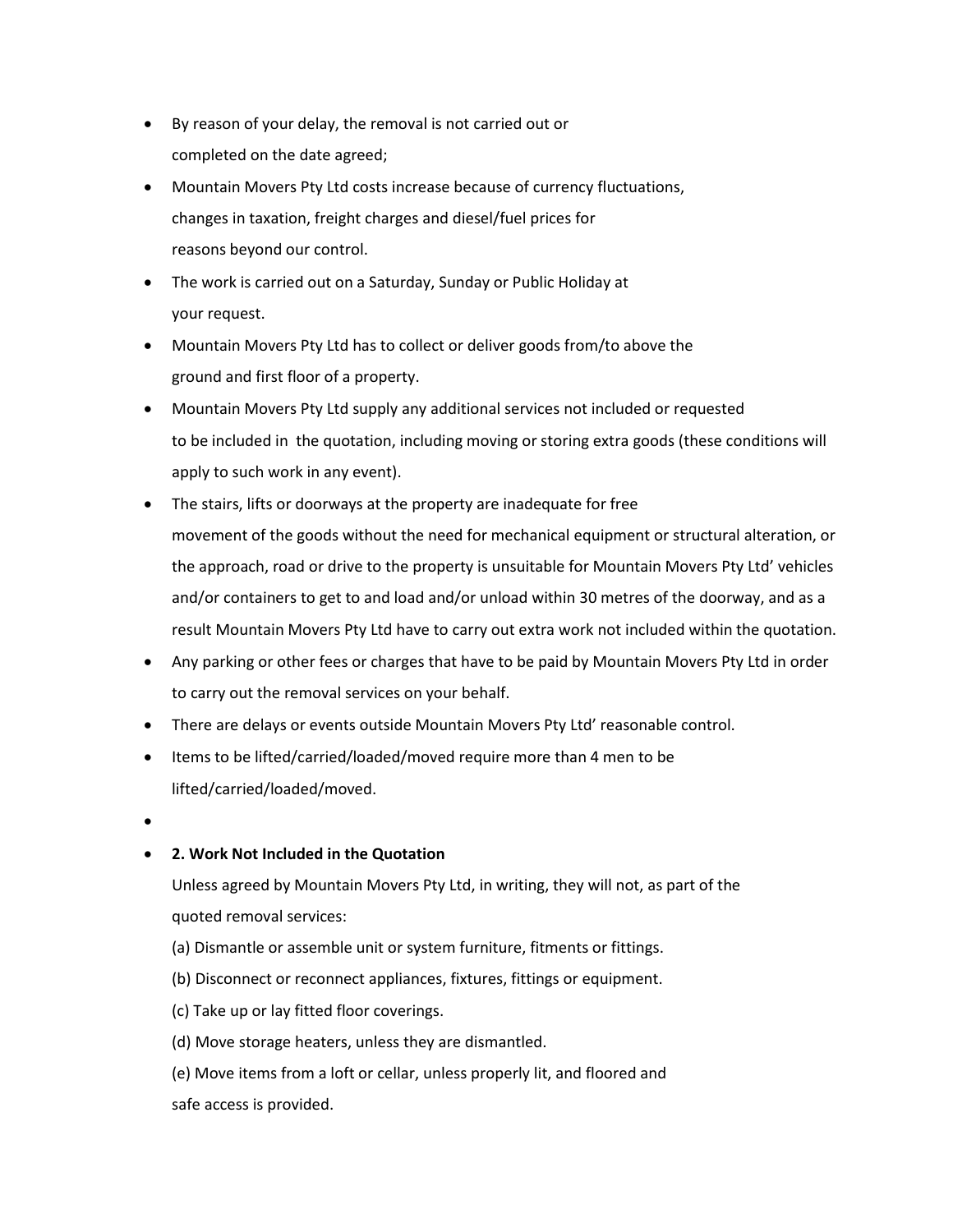(f) Move or store any items excluded under clause 4 of these conditions.

(g) Where Mountain Movers Pty Ltd staff are not authorised or qualified to carry out such work. It is recommended that a properly qualified person is separately employed by you to carry out these services, if required

#### **3. Your Responsibility**

It will be your sole responsibility to:

(a) If any insurance cover offered by Mountain Movers Pty Ltd in the quotation is not accepted (and paid for in advance of the start of the removal), arrange adequate insurance cover for the goods submitted for removal, and/or storage, against all insurable risks

(b) Obtain at your own expense, all documents, permits, licences, and/or customs documents necessary for the removal to be completed.

(c) Be present or represented throughout the removal.

(d) Take all reasonable steps to ensure that nothing that should be removed is left behind and nothing is taken away in error.

(e) Arrange proper protection for goods left in unoccupied or unattended premises, or where other people such as (but not limited to) tenants or workmen are, or will be present.

(f) Prepare and properly stabilise all appliances or electronic equipment prior to their removal.

(g) Empty, properly defrost and clean refrigerators and deep freezers. Mountain Movers Pty Ltd are not responsible for the contents of this equipment.

(h) Provide Mountain Movers Pty Ltd with a contact address for correspondence during removal, and/or storage of goods.

(i) Mountain Movers Pty Ltd will not be liable for any loss or damage, costs or additional charges that may arise from any of these matters.

## **4. Ownership of the goods**

By entering into this contract, you declare that: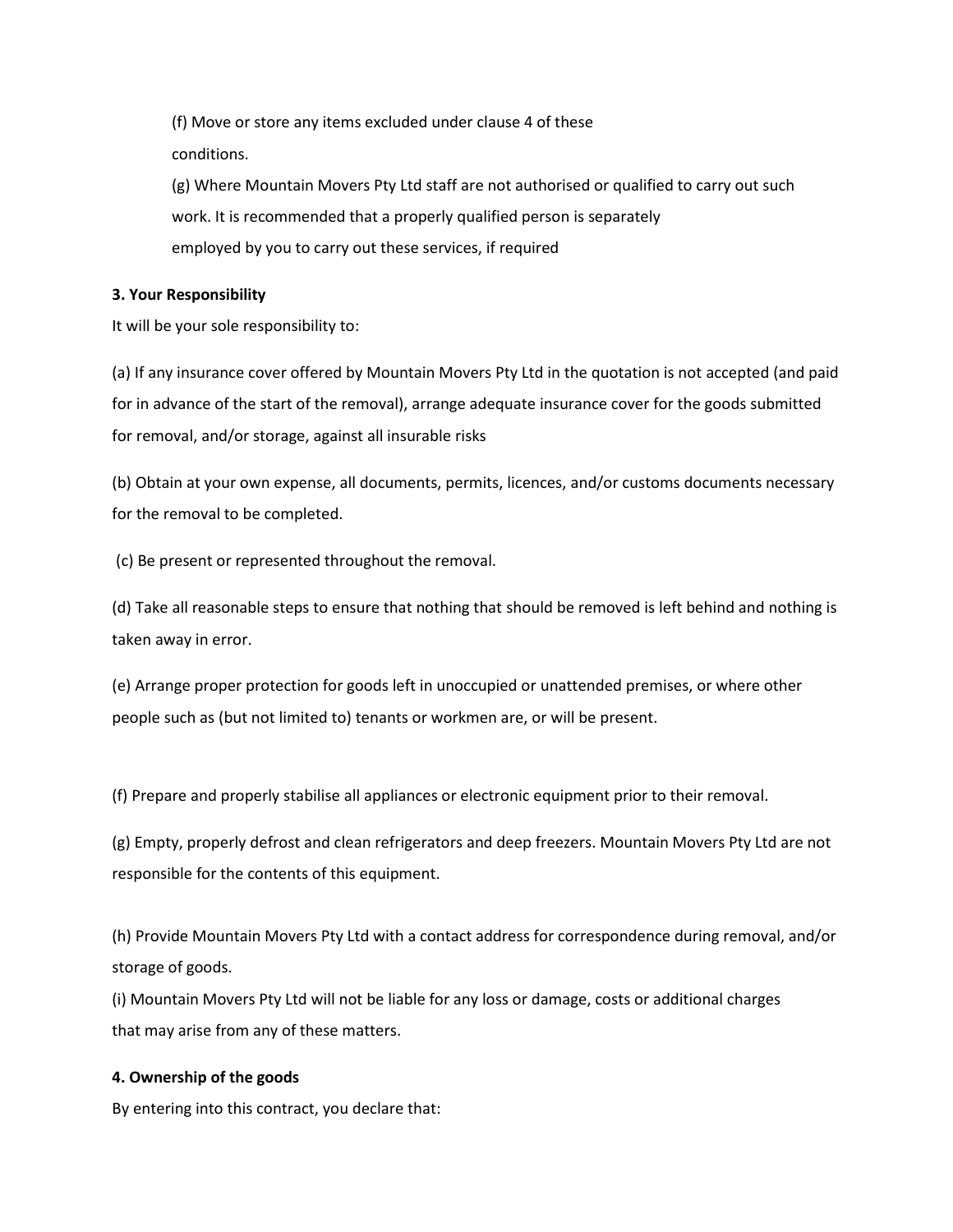(a) The goods to be removed are your own property, or

(b) The person(s) who own or have an interest in them, have given you authority to make this contract, and have been made aware of these conditions.

(c) You will meet any claim for damages and/or costs against Mountain Movers Pty Ltd if these declarations are not true.

#### **5. Charges if you postpone or cancel the removal**

If you postpone or cancel this contract, Mountain Movers Pty Ltd may charge according to how much notice is given. Notification must be in writing by recorded delivery or electronic medium that can provide proof of time and date stamp. (a) More than 14 working days before the removal was due to start: NIL payable. (b) Less than 14 working days before the removal was due to start:

50% of the full removal charge.

(c) Less than 7 working days, 100% of the full removal charge

#### **6. Paying for the Removal**

Unless otherwise agreed by Mountain Movers Pty Ltd in writing:

1. EFT – proof of payment to be emailed to quotes@mountainmovers.co.za before truck is offloading.

We reserve the right NOT to offload your furniture unless payment is made in full.

2. Cash – payment to be made to the driver before offloading the truck or bakkie.

#### **7. Our liability for loss or damages**

Reference to an item is reference to any one article, suite, pair, set,

complete case, carton, package or other container.

Mountain Movers Pty Ltd' liability for loss or damage is limited. This is set out in clause 8(a)(i) below.

(a) Liability for loss or damage

In the event of Mountain Movers Pty Ltd losing or damaging your goods, if

OR

they are liable, Mountain Movers Pty Ltd will pay you up to a maximum sum

of ZAR100.00 for each item which is lost or damaged, to cover

the cost of repairing or replacing that item. Where any item is

part of a pair or set, Mountain Movers Pty Ltd will only pay for the actual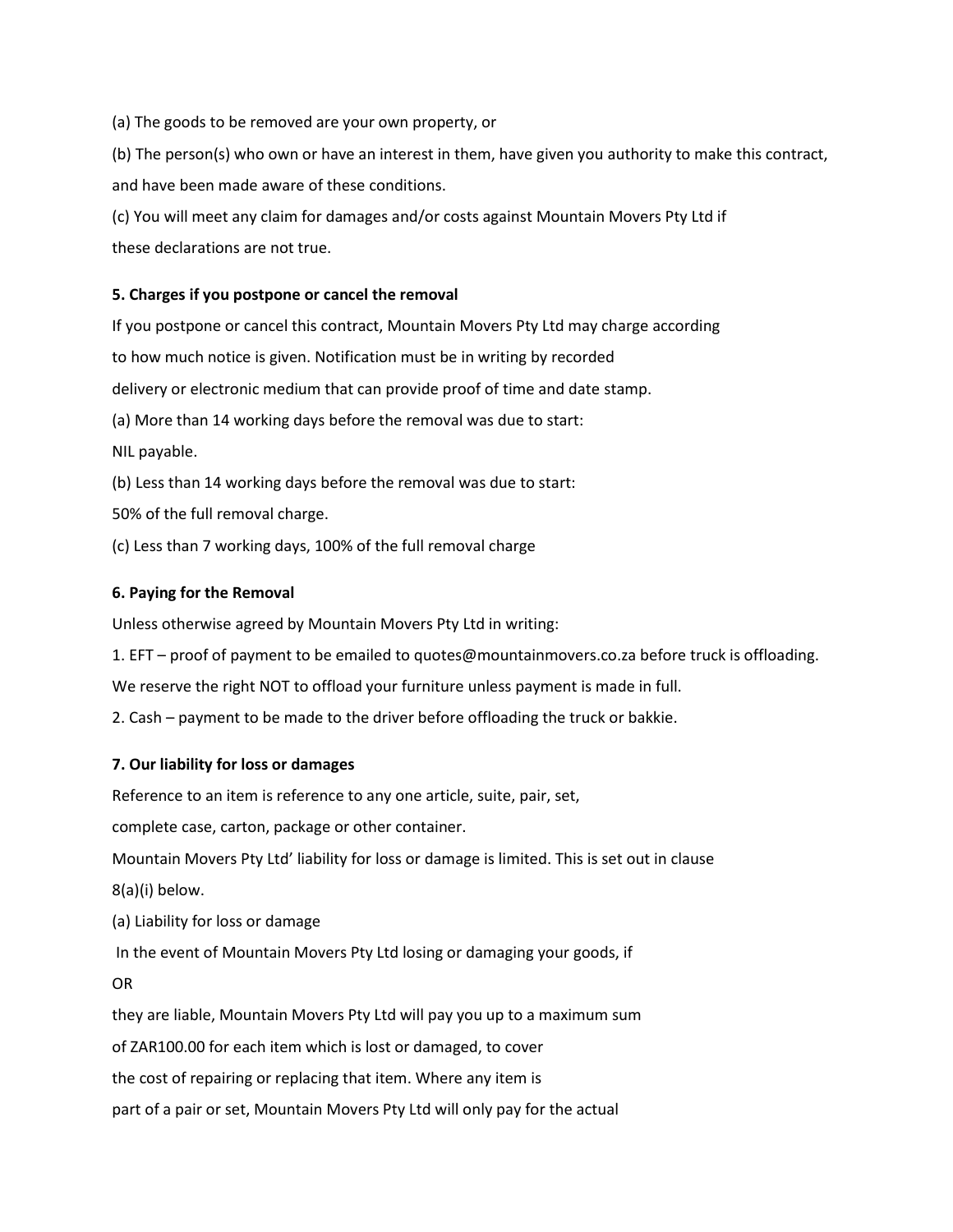parts which are lost or damaged. No payments will be made for articles that are not damaged or lost. ii. Mountain Movers Pty Ltd, in their sole discretion, may choose to repair or replace the damaged item. If an item is repaired Mountain Movers Pty Ltd will not be liable for depreciation in value. (b) Other than by reason of Mountain Movers Pty Ltd' negligence, they will not be liable for any loss, damage or failure to produce or deliver the goods if this is caused by one or other of the circumstances set out in the following: i. By fire, howsoever caused.

ii. By war, invasion, acts of foreign enemies, hostilities (whether war is declared or not), civil war, terrorism, rebellion and/or military coup, Act of God, industrial action or other such events outside Mountain Movers Pty Ltd' reasonable control. iii. By normal wear and tear, natural or gradual deterioration, leakage or evaporation or from perishable or unstable goods. This includes goods left within furniture or appliances. iv. By moth or vermin or similar infestation. v. By cleaning, repairing or restoring unless Mountain Movers Pty Ltd did the work. vi. To any goods in wardrobes, drawers or appliances, or in a package, bundle, case or other container not both packed and unpacked by Mountain Movers Pty Ltd.

vii. For electrical or mechanical derangement to any appliance, instrument or equipment

viii. To jewellery, watches, trinkets, precious stones or metals,

money, deeds, securities, stamps, coins, or goods or

collections of a similar kind, howsoever caused.

ix. To any goods which have a relevant proven defect or are inherently defective.

x. To animals and their cages or tanks including pets, birds or fish.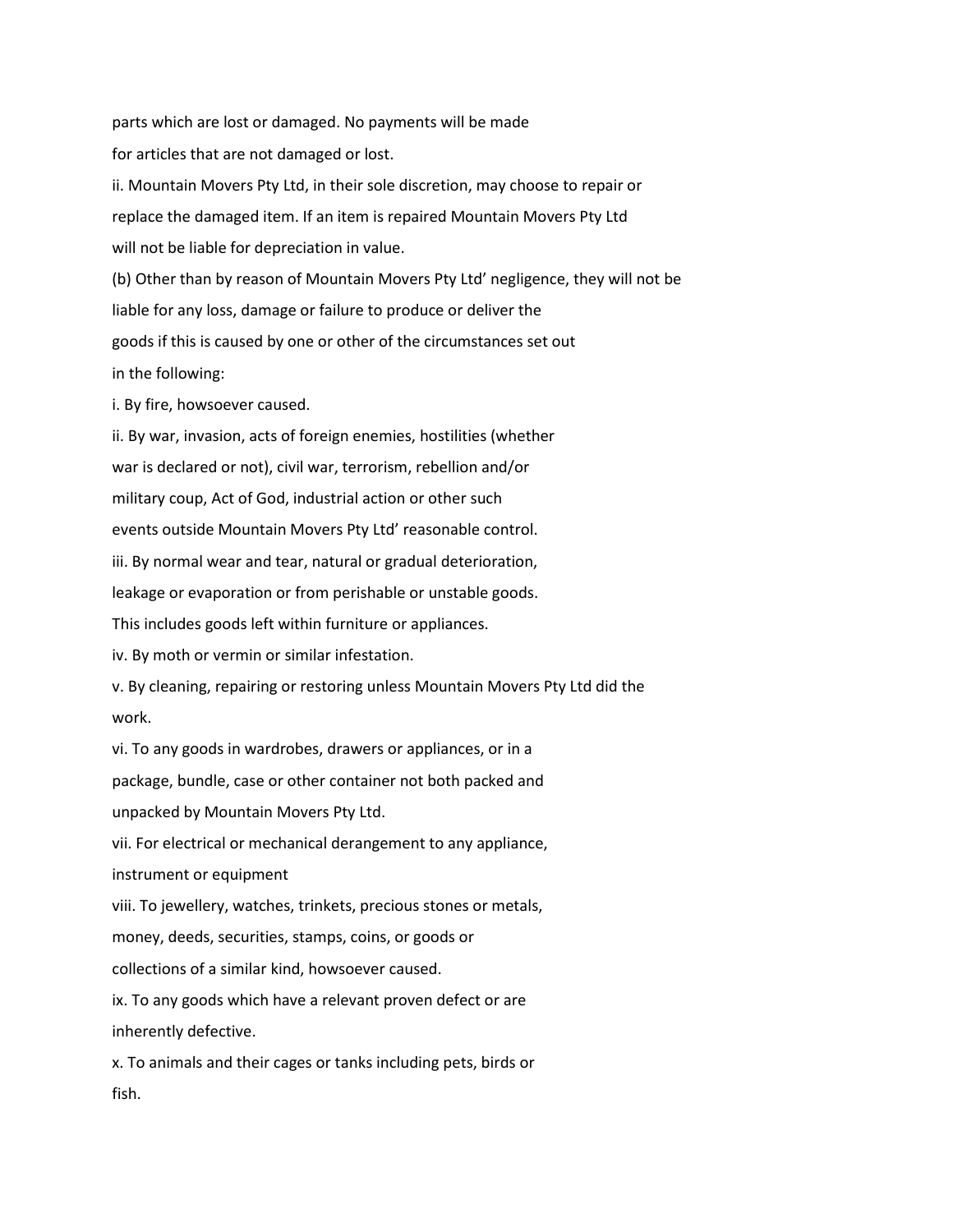xi. To plants and pots in which they are housed/ contained. xii. To r refrigerated or frozen food, drink, products or goods. (c) Mountain Movers Pty Ltd will not be liable for damages or costs resulting indirectly from, or as a consequence of loss, damage, or failure to produce the goods. (d) No employee of Mountain Movers Pty Ltd shall be separately liable to you for any

loss, damage, mis-delivery, errors or omissions under the terms of this contract.

#### **8. Insurance**

Transit insurance is offered on your quotation, and is highly recommended.

(a) Cover excludes breakages of all fragile articles, which include, but are not limited to, mirrors, pictures, crockery, china, etc, unless professionally packed.

(b) Cover excludes Antiques and Artworks unless they have been valued beforehand and approved by the insurance company.

(c) Cover excludes mechanical and electrical derangement.

(d) The maximum liability for the loss of any one item not

professionally packed, is limited to R200.00

(e) The maximum liability for the loss of any one box, carton, crate,

trunk suitcase, or similar item, not professionally packed, is limited

to R200.00

(f) Cover excludes loss or destruction of Money, Medals, Jewellery, Watches, Precious Stones and the like, Precious Metal and Bullion.

(g) You are advised to insure it ems for their full value. In the event of under insurance, "Average" will apply.

(h) The period of cover, notwithstanding the 7 day period allowed for submission of a claim, expires on final delivery.

(i) The insurance Company may at its own option repair, reinstate or replace any property loss or damage or may pay the amount of the loss or damage. Where any item is part of a pair or set, Underwriters will only pay for the actual parts which are lost or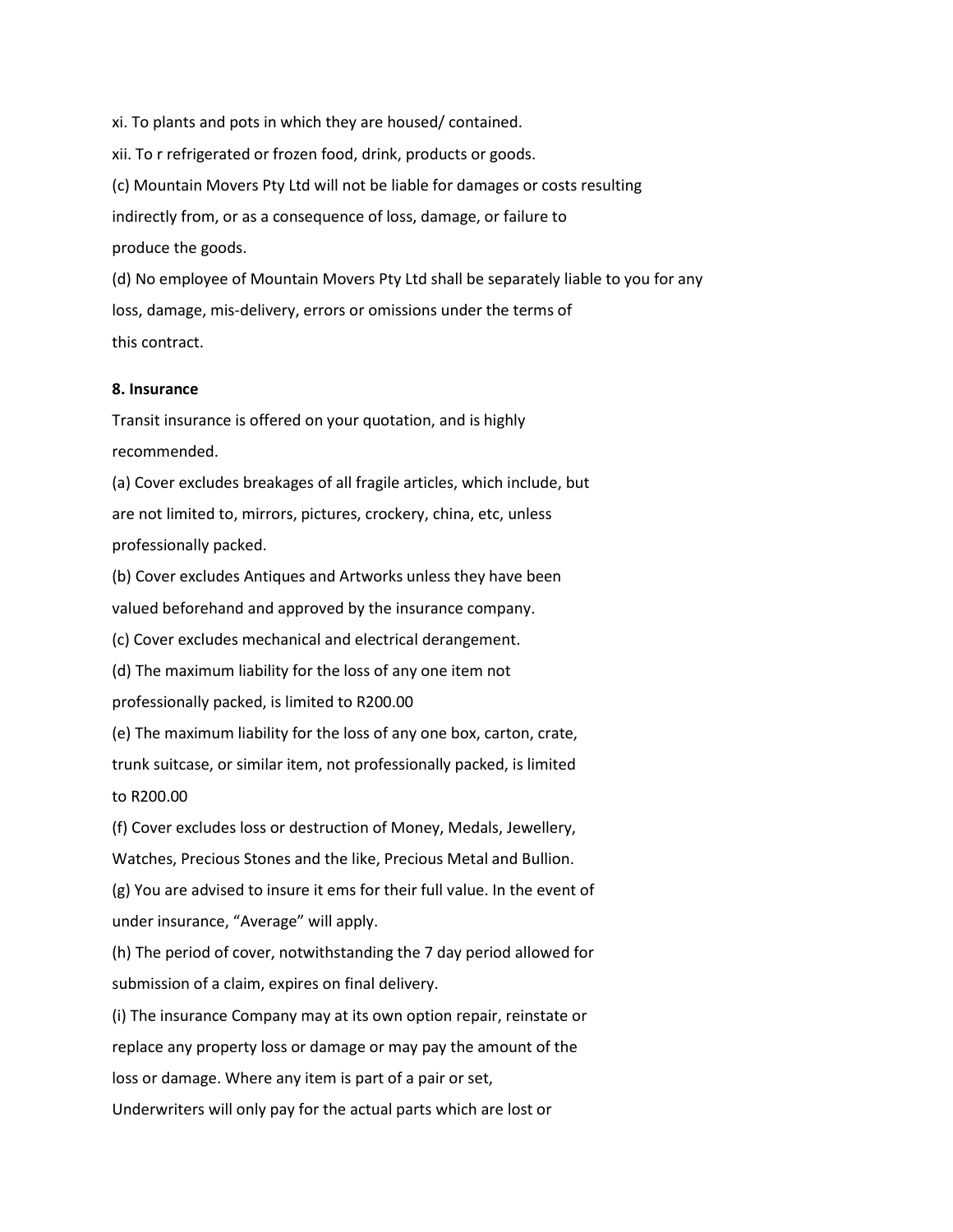damaged. No payments will be made for articles that are not damaged.

(j) The Company's liability (or the carrier's liability if liable) for any claim or claims is limited to the sum insured.

(k) Explosives, firearms, ammunition, livestock, plants and pot plants, water features, are excluded from the Policy.

(l) Excess: 10% of claim (minimum ZAR5,000.00), payable by you, the customer.

(p) Mountain Movers Pty Ltd may, at its discretion, choose to settle the claim without claiming through our insurance brokers/companies. The excess will remain the same.

(q) Prior to claim settlement, the salvage shall be collected by Mountain Movers Pty Ltd

(r) In the event of all, or any, of the premium not being paid prior to

delivery/receipt of the goods, the insurance shall be null and void.

(s) Simplified Claim procedure

i. A detailed inventory of items claimed for must be submitted

to Mountain Movers Pty Ltd within seven (7) days of delivery

ii. Three written estimates covering the cost of repairs and/or

replacement values must accompany the list

iii. Pictures of the damages must be submitted with the claim

iv. Failure to comply with points (i), (ii) and (iii) above will render

your claim null and void.

(t) Time limit for claims

i. For goods which Mountain Movers Pty Ltd deliver, you must note any visible

loss, damage or failure to produce any goods at the time of delivery.

ii. If you or your agent collects goods from our warehouse, you

must note any loss or damage at the time the goods are

handed to you, requesting that Mountain Movers Pty Ltd acknowledges and confirms your note.

iii. Mountain Movers Pty Ltd will not be liable for any loss of or damage to the goods unless a claim is notified to Mountain Movers Pty Ltd in writing as